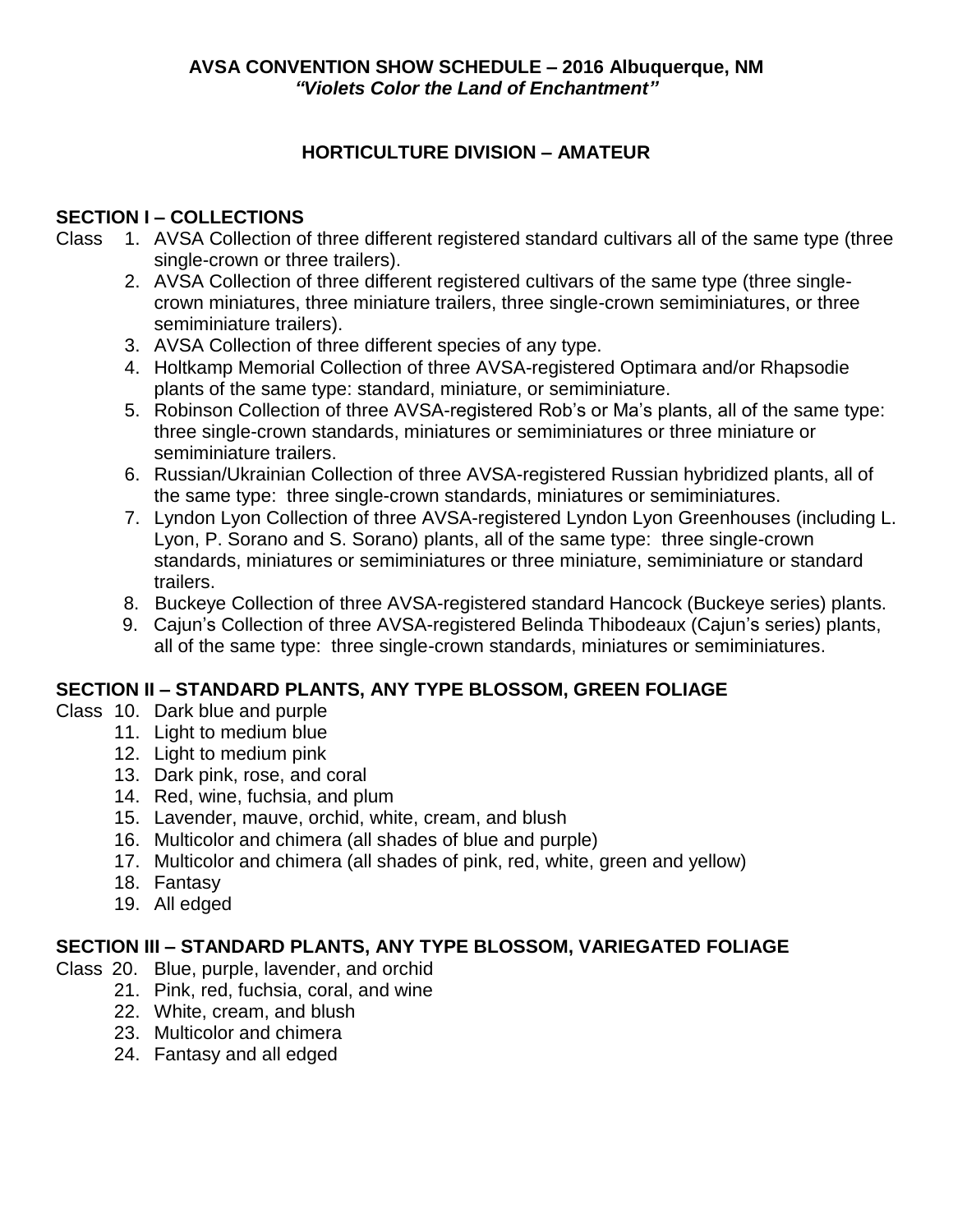#### **SECTION IV – MINIATURE PLANTS, ANY TYPE BLOSSOM, GREEN FOLIAGE**

- Class 25. Purple and all shades of blue
	- 26. Pink, coral, red, wine, and fuchsia
	- 27. Orchid, lavender, white, cream, and blush
	- 28. Multicolor and chimera
	- 29. Fantasy
	- 30. All edged

#### **SECTION V – MINIATURE PLANTS, ANY TYPE BLOSSOM, VARIEGATED FOLIAGE**

- Class 31. Purple and all shades of blue
	- 32. Pink, coral, red, wine and fuchsia
	- 33. Orchid, lavender, white, cream, and blush
	- 34. Multicolor and chimera
	- 35. Fantasy
	- 36. All edged

#### **SECTION VI – SEMIMINIATURE PLANTS, ANY TYPE BLOSSOM, GREEN FOLIAGE**

- Class 37. Purple and all shades of blue
	- 38. Pink and coral
		- 39. Red, wine, and fuchsia
		- 40. Orchid, lavender, white, cream, and blush
		- 41. Multicolor and chimera
		- 42. Fantasy
		- 43. All edged

#### **SECTION VII – SEMINIATURE PLANTS, ANY TYPE BLOSSOM, VARIEGATED FOLIAGE**

- Class 44. Purple and all shades of blue
	- 45. Pink and coral
	- 46. Red, wine, and fuchsia
	- 47. Orchid, lavender, white, cream, and blush
	- 48. Multicolor and chimera
	- 49. Fantasy
	- 50. All edged

#### **SECTION VIII – TRAILERS, SPECIES, VINTAGE VIOLETS, ANY TYPE BLOSSOM, ANY FOLIAGE**

- Class 51. Standard trailers
	- 52. Miniature trailers
	- 53. Semiminiature trailers
	- 54. *Saintpaulia* species
	- 55. Vintage violets (must be at least 25 years old)

#### **SECTION IX – NEW CULTIVARS**

- Class 56. Seedlings
	- 57. Sports or mutants

#### **SECTION X – AFRICAN VIOLET IN AN UNUSUAL CONTAINER**

- Class 58. One African violet plant, either standard, miniature or semiminiature, in a container
	- 59. One African violet trailer in a container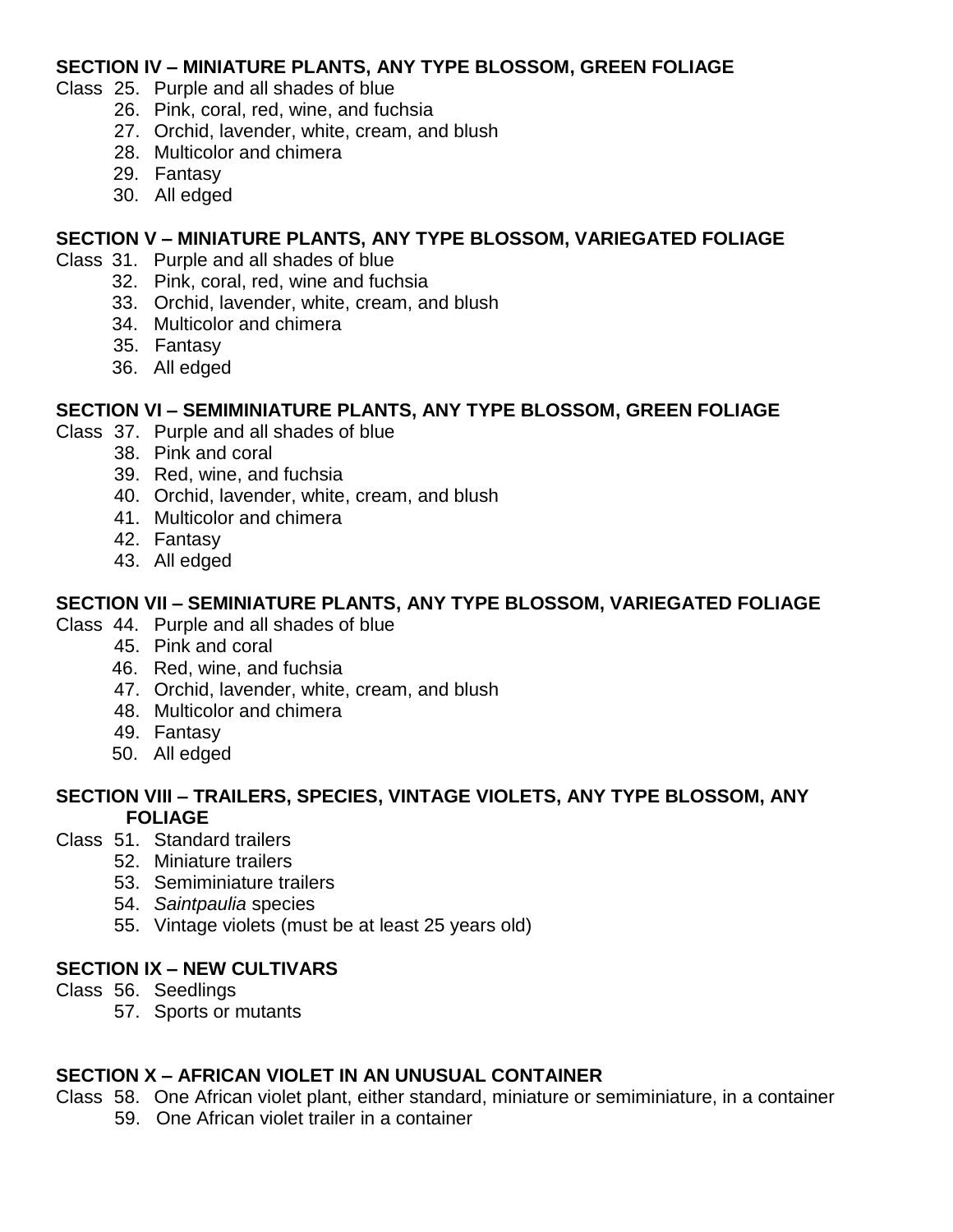## **SECTION XI – GESNERIADS OTHER THAN AFRICAN VIOLETS**

- Class 60. Miniatures in bloom (may be displayed in regular pots or growing in clear container, cover permitted; no single plant more than 5" in diameter)
	- 61. Tuberous-rooted in bloom (*Sinningia, Nautilocalyx, Chrysothemis*, etc.)
	- 62. Scaly-rhizomed in bloom
	- 63. Fibrous-rooted in bloom (*Streptocarpus/Streptocarpella*) blue, purple,lavender, orchid
	- 64. Fibrous-rooted in bloom (*Streptocarpus/Streptocarpella*) red, fuchsia, wine
	- 65. Fibrous-rooted in bloom (*Streptocarpus/Streptocarpella*) plum, pink, rose, coral
	- 66. Fibrous-rooted in bloom (*Streptocarpus/Streptocarpella*) white, cream, blush, yellow
	- 67. Fibrous-rooted in bloom (*Streptocarpus/Streptocarpella*) fantasy, any color blossoms
	- 68. Fibrous-rooted in bloom (*Streptocarpus/Streptocarpella*) variegated foliage, any color blossoms
	- 69. Fibrous-rooted in bloom (Long-stemmed such as *Aeschynanthus, Columnea, Nematanthus*, etc.)
	- 70. Fibrous-rooted in bloom (All other blooming fibrous-rooted such as *Primulina, Episcia, Petrocosmea, Alsobia*, etc.)
	- 71. Gesneriads grown for ornamental value (All *Episcia*)
	- 72. Gesneriads grown for ornamental value (Trailing or erect, other than *Episcia*)
	- 73. Gesneriads grown for ornamental value (Other forms, such as *Petrocosmea* and *Primulina*, other than *Episcia*)

#### **DESIGN DIVISION**

## **SECTION XII – INTERPRETIVE PLANT ARRANGEMENTS**

Each exhibit in this section is a design using one or more blooming African violet plants (unless stated otherwise), removed from their pots, with their root balls encased in plastic or other material. Dried, treated, painted, colored and fresh-cut plant materials, as well as man-made materials, are permitted. Artificial plant material, live or dead creatures, and national flags are not permitted. Accessories, backdrops, and/or draping are permitted unless restricted by class description. Only one exhibit per exhibitor per class.

- Class 74. "Kirkland Air Force Base" Home to various military branches and a national scientific laboratory. A tribute to our Armed Forces. Staged in a white niche 20"H x 16"W x 12"D Limit 8 entries.
- Class 75. "Ristra" Red Chili strung and usually hung outside a building to dry in the fall. An arrangement featuring red blooms. Staged in a white niche 22"H x 18"W x 14"D. Limit 8 entries.
- Class 76. "Loretto Chapel" Known for its miraculous spiral staircase. Originally built as Our Lady of Light Chapel in the convent of the Sisters of Loretto. Staged in a white niche 24"H x 20"W x 16"D. Limit 8 entries.
- Class 77. "Sandia Peak Tramway" High above deep canyons and breathtaking terrain, nature's dramatic beauty unfolds before you. A freestanding design not to exceed 16" in any dimension. Limit 8 entries.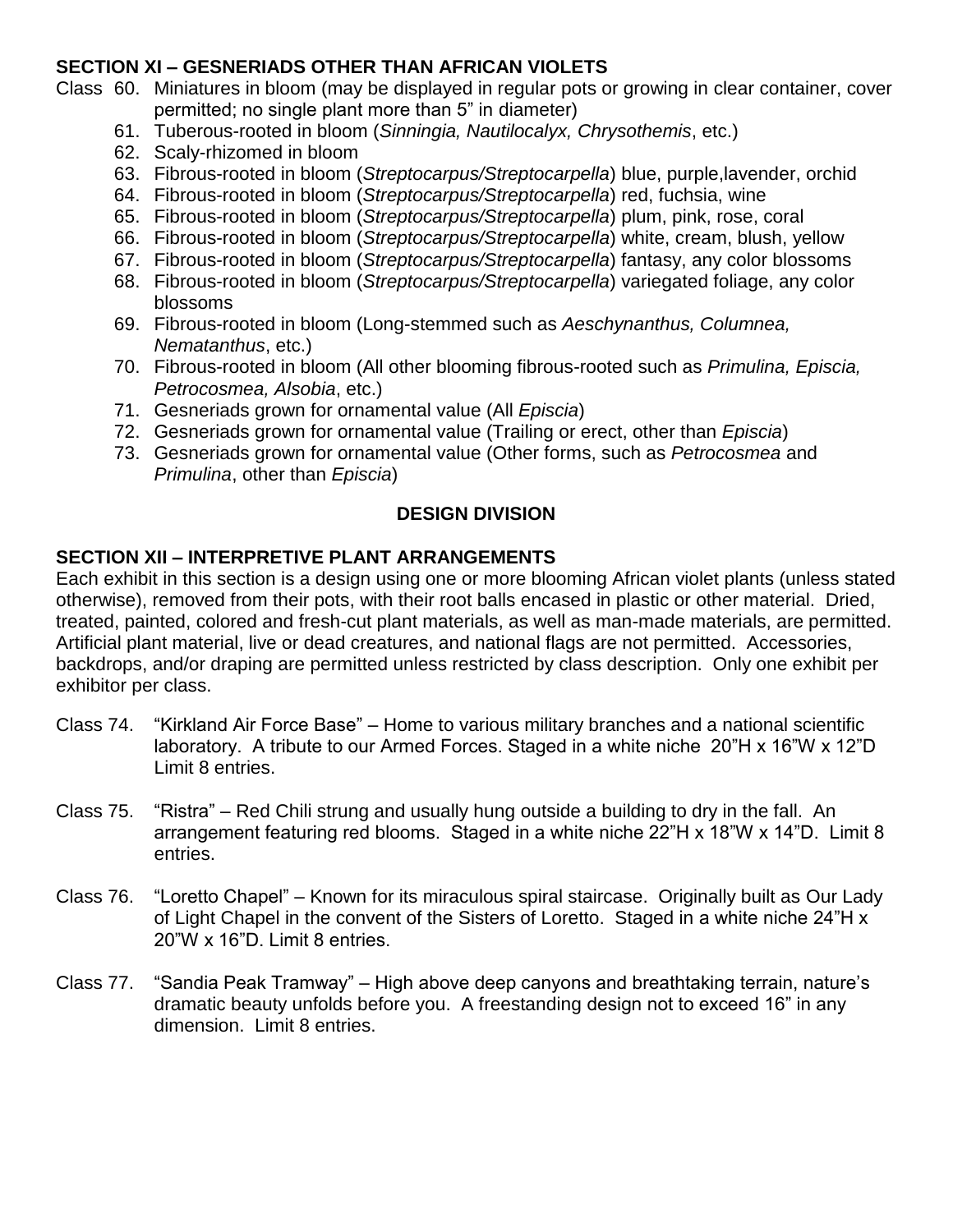## **SECTION XIII – INTERPRETIVE FLOWER ARRANGEMENTS**

Each exhibit in this section is a design using fresh-cut African violet blossoms. Dried, treated, painted, colored, and fresh-cut plant materials, as well as man-made materials, are permitted. Artificial plant material, live or dead creatures, and national flags are not permitted. Accessories, backdrops, and/or draping are permitted unless restricted by class description. Only one exhibit per exhibitor per class.

- Class 78. "Fetishes" Native American fetishes are representations of Native American animal symbols - carved typically of wood, stone, antler, bone or shell, and represent spirits of animals or forces of nature. Staged in a white niche 8"H x 8"W x 8"D. Limit 8 entries.
- Class 79. "The Rio Grande River" The fifth longest river in North America, flowing from the San Juan Mountains of southwestern Colorado to the Gulf of Mexico. An underwater design not to exceed 12" in any dimension. No backdrop or underlay allowed. Limit 10 entries.
- Class 80. "White Sands National Monument" Gleaming like arctic snow, great wave-like dunes of gypsum sand show a magical presence of life. Staged in a white niche 15"H x 11"W x 8"D. Limit 8 entries.
- Class 81. "Old Town Albuquerque" Old Town is a historic district in Albuquerque dating back to the founding of the city in 1706. Staged in a white niche 20"H x 16"W x 12"D. Limit 8 entries.
- Class 82. "Georgia O'Keeffe" She painted beauty with color where there was none. Staged in a white niche 22"H x 18"W x 14"D. Limit 8 entries.
- Class 83. "Albuquerque Hot Air Balloon Fiesta" The once a year, week-long event of "650" hot air balloons that fill the sky. A colorful hanging arrangement. Designers provide their own dowel rods or mechanics. Staged in a white niche 24"H x 20"W x 14"D. Limit 8 entries.

## **SECTION XIV – CONTAINER GARDENS**

Each exhibit in this section is a miniature landscape with one or more blooming African violet plants and other growing material. All plants must be planted within the container. No cut plant material, artificial plant material, cacti, succulents, live or dead creatures, or national flags are permitted. Accessories and landscaping elements are permitted. No decorative bases are allowed. Only one exhibit per class per exhibitor.

Class 84. Dish Garden – A landscape design in a dish less than 12 inches in its longest dimension.

- 85. Dish Garden A landscape design in a dish greater than 12 inches and less than 24 inches in its longest length.
- 86. Terrarium A landscape design in a covered terrarium. Limited to 12 inches in any dimension.
- 87. Terrarium A landscape design in a covered terrarium. Limited to 24 inches in any dimension.
- 88. Natural Garden A landscape design in a natural container. May have multiple planting areas. Not to exceed 24 inches in its longest dimension.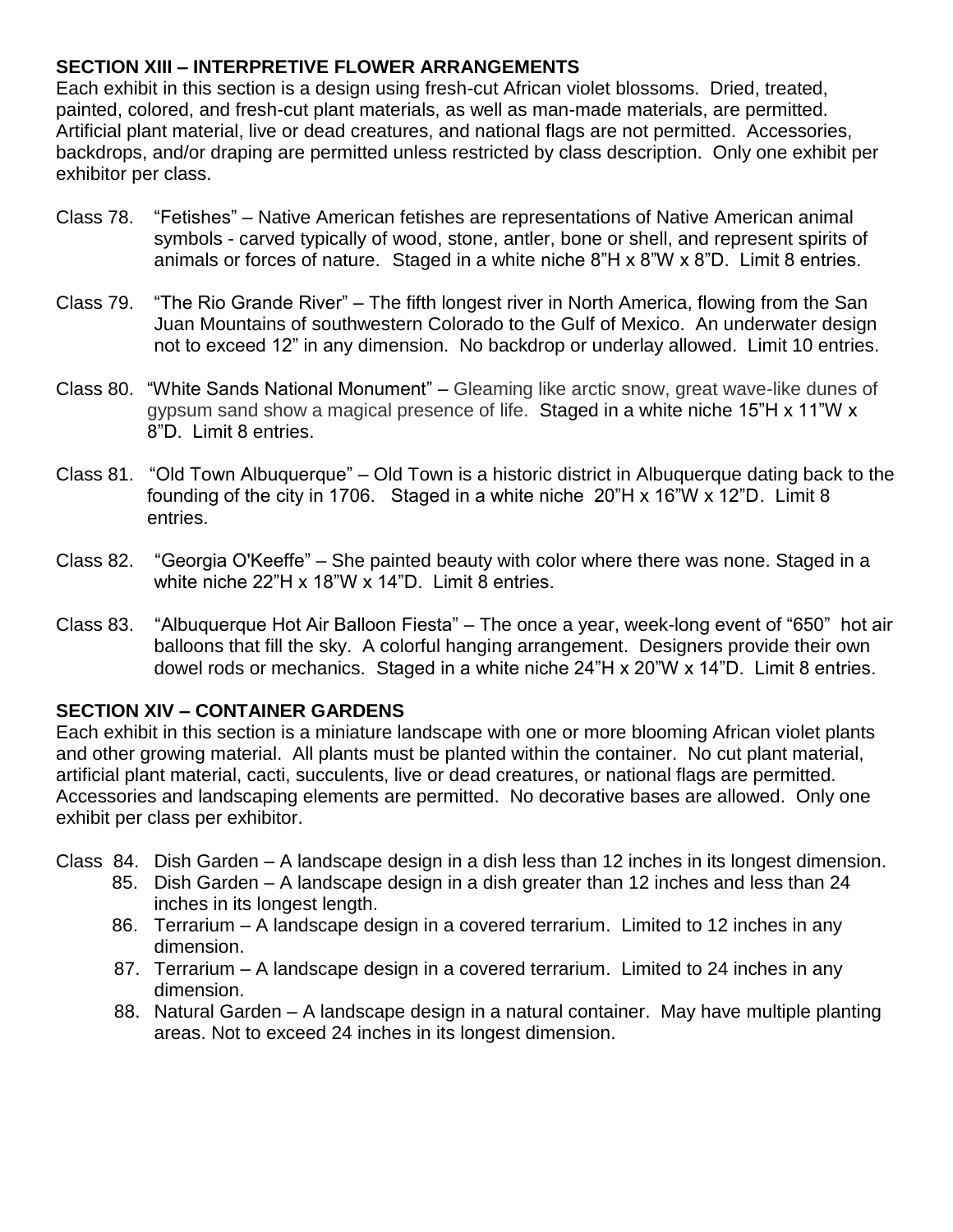## **SPECIAL EXHIBITS DIVISION**

# **SECTION XV – EDUCATION EXHIBIT**

Class 89. Education exhibit (by invitation only)

 90. Novelty or unusual *Saintpaulia* foliage (including but not limited to bustle back, clackamas, wasp, girl, longifolia/spider, supreme, and chimera-leafed). Any size or type of plant, green or variegated foliage, any color or type blossom.

# **HORTICULTURE DIVISION – COMMERCIAL**

## **SECTION XVI – SPECIMEN PLANTS**

## **A. COLLECTIONS**

- Class 91. AVSA Collection of three different registered standard cultivars all of the same type (three single-crown or three trailers).
	- 92. AVSA Collection of three different registered cultivars of the same type (three singlecrown miniatures, three miniature trailers, three single-crown semiminiatures, or three semiminiature trailers).
	- 93. AVSA Collection of three different species of any type.
	- 94. Holtkamp Memorial Collection of three AVSA-registered Optimara and/or Rhapsodie plants of the same type: standard, miniature, or semiminiature.

## **B. NEW CULTIVARS (from seed or mutation)**

- Class 95. Standard African violets
	- 96. Miniature African violets
	- 97. Semiminiature African violets
	- 98. African violet trailers (standard, miniature, semiminiature)

## **C. SPECIMEN AFRICAN VIOLETS**

- Class 99. Standards, plain green foliage, solid color and two-tone blossoms
	- 100. Standards, plain green foliage, all other blossoms
		- 101. Standards, variegated foliage
		- 102. Miniatures, plain foliage
		- 103. Miniatures, variegated foliage
		- 104. Semiminiatures, plain green foliage, solid color and two-tone blossoms
		- 105. Semiminiatures, plain green foliage, all other blossoms
		- 106. Semiminiatures, variegated foliage
		- 107. Trailers, standard, miniature, or semiminiature
		- 108. *Saintpaulia* species

# **D. GESNERIADS OTHER THAN AFRICAN VIOLETS**

- Class109. Miniatures in bloom (may be displayed in regular pots or growing in clear container, cover permitted; no single plant more than 5" in diameter)
	- 110. Tuberous-rooted in bloom (*Sinningia, Nautilocalyx, Chrysothemis*, etc.)
	- 111. Scaly-rhizomed in bloom
	- 112. Fibrous-rooted in bloom (*Streptocarpus/Streptocarpella*) blue, purple, lavender, orchid
	- 113. Fibrous-rooted in bloom (*Streptocarpus/Streptocarpella*) red, fuchsia, wine
	- 114. Fibrous-rooted in bloom (*Streptocarpus/Streptocarpella*) plum, pink, rose, coral
	- 115. Fibrous-rooted in bloom (*Streptocarpus/Streptocarpella*) white, cream, blush, yellow
	- 116. Fibrous-rooted in bloom (*Streptocarpus/Streptocarpella*) fantasy, any color blossoms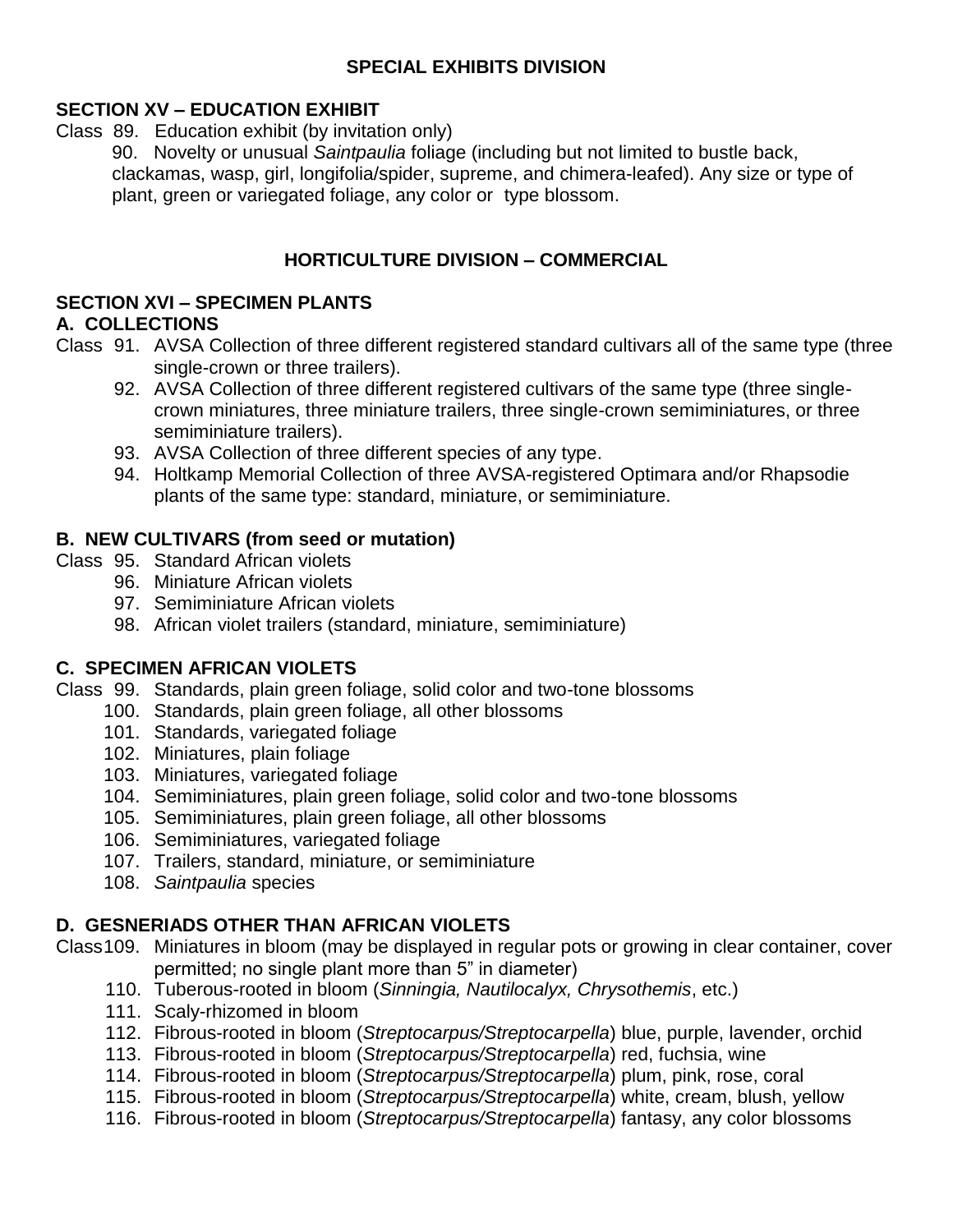- 117. Fibrous-rooted in bloom (*Streptocarpus/Streptocarpella*) variegated foliage, any color blossoms
- 118. Fibrous-rooted in bloom (Long-stemmed such as *Aeschynanthus, Columnea, Nematanthus*, etc.)
- 119. Fibrous-rooted in bloom (All other blooming fibrous-rooted such as *Primulina, Episcia, Petrocosmea, Alsobia*, etc.)
- 120. Gesneriads grown for ornamental value (All *Episcia*)
- 121. Gesneriads grown for ornamental value (Trailing or erect, other than *Episcia*)
- 122. Gesneriads grown for ornamental value (Other forms, such as *Petrocosmea* and *Primulina*, other than *Episcia*)

# **SECTION XVII – DISPLAY TABLES AND SHOWCASES**

- Class123. Display Table
	- 124. Commercial Showcase Horticulture only
	- 125. Commercial Showcase Artistic include a creative aspect

#### **HORTICULTURE DIVISION – AMATEUR Rules and Regulations**

- 1. Only amateur AVSA members in good standing and registered at this convention are eligible to enter exhibits in this division.
- 2. ENTRIES will be accepted on Wednesday, June 1, 2016, from 9:00 a.m. to 11:30 a.m. and 1:00 p.m. to 6:00 p.m. Exhibitors with more than 20 entries must begin entries by 4:00 p.m. If an entry is not entered by the owner, the name of the person making the entry must be on the back of the entry tag. **Only members on Wednesday's tour and AVSA Board Members must turn in a list of their entries at the convention registration desk on Tuesday or Wednesday and MUST receive a late pass to enter on Wednesday, June 1, 2016, from 6:00 p.m. to 9:00 p.m**. Entries for convention workers will be accepted **6:00 p.m. to 9:00 p.m.** on Tuesday, May 31, 2016.
- 3. Only clean, healthy plants which have been in the possession of the exhibitor for at least three months will be accepted.
- 4. Plants must be correctly named.
- 5. Double potting, flared-top pots, supports, and collars will not be accepted. All pots must be nondecorative. DO NOT COVER POTS IN FOIL. Self-watering pots, such as Moist-Rite and Oyama, etc., may be entered in colors such as white, black, green, or any neutral tone. All other plants must be slip-potted into pots in colors such as white, green or any neutral tone. Slip-potting means dropping the pot containing the plant into a clean pot of the same or just a fraction larger-sized pot. The bottom of the pot containing the plant must be completely covered with plastic or aluminum foil. This must be worked out prior to entry. Exception: trailers, trailing species, trailing gesneriads, and gesneriads in protective containers may be exhibited in the containers in which they are growing.
- 6. An exhibitor may enter only one of each cultivar in each class of Classes 10 through 73.
- 7. An exhibitor may enter plants of the same cultivar in Classes 1, 2, 3, 4, 5, 6, 7, 8, and 9, as those in Classes 10 through 59, if all the requirements for each class are met.
- 8. All plants in Classes 1 through 59 must be single-crown plants except trailers and some species, which may be multiple-crown. All *Saintpaulia* species and variations, without exception, may be entered in Class 3 or Class 54.
- 9. Any number of new cultivars may be entered, provided they have been originated by the exhibitor from hybridization, from purchased seed, or from mutation, or the released rights in writing from the hybridizer have been given to the exhibitor for purchased seedlings. New cultivars may be entered by number or name, and the entry tag must indicate whether it is a new cultivar from seed or mutation. A sport (mutant) may be exhibited as a "Sport of \_\_\_\_\_\_\_\_\_\_\_\_\_\_." If a name has been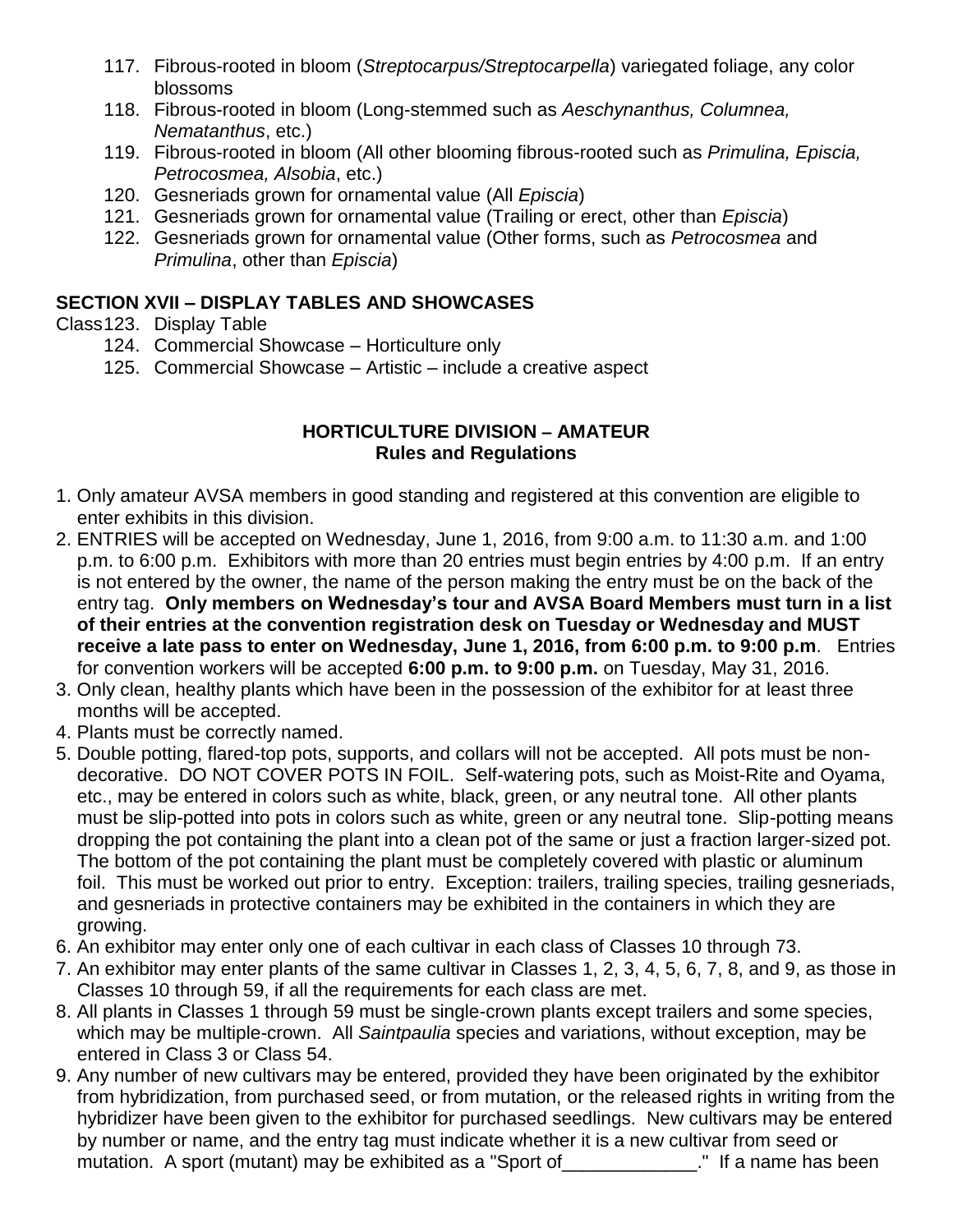given to the sport, the name in parenthesis may follow, such as "Sport of 'Valencia' ('Dale's Dream')." New cultivars must not have been previously shown in an AVSA Convention Show.

- 10. Gesneriads (other than African violets) may be exhibited in protective containers, and naturalcolored mulch may be used on the soil surface.
- 11. Exhibits will be judged by the merit method of judging. The decision of the judges will be final unless in conflict with AVSA rules or rules of the schedule. Only qualified AVSA judges will be permitted to serve as judges.
- 12. Only blue-ribbon winners will be eligible to receive special awards.
- 13. Any African violet entered in any of the collection classes, receiving a blue ribbon, will be eligible for other awards.
- 14. All African violets entered in the Holtkamp Memorial Collection, Class 4, must be AVSA-registered Optimara and/or Rhapsodie plants and must be different plants of the same type.
- 15. All African violets entered in the Robinson Collection, Class 5, the Russian Collection, Class 6, the Lyndon Lyon Collection, Class 7, the Buckeye Collection, Class 8, and the Cajun Collection, Class 9, must be AVSA-registered.
- 16. Only one collection may be entered by an exhibitor in each class; AVSA Collections, Classes 1, 2, and 3; Holtkamp Memorial Collection, Class 4; Robinson Collection, Class 5; Russian Collection, Class 6; Lyndon Lyon Collection, Class 7; Buckeye Collection, Class 8; and Cajun Collection, Class 9.
- 17. AVSA will afford all possible protection to exhibits but will not be responsible for any damages or losses.
- 18. Exhibits must be checked out on Saturday night, June 4, 2016. Instructions for checkout will be given at convention.

## **DESIGN DIVISION Rules and Regulations**

- 1. Exhibitors Both amateur AVSA and commercial AVSA members in good standing and registered at this convention are eligible to enter exhibits in this division.
- 2. Entries Entries will be accepted Wednesday, June 1, 2016 from 9 a.m. to 11:30 a.m. and from 1 p.m. to 6 p.m. **Only members on Wednesday tours or AVSA Board members may enter from 6 p.m. to 9 p.m.** Design entry book will close at 9 p.m. **Those desiring to enter designs after 6 p.m. must notify the Design Entry Reservation Chair in writing by 10 a.m. on Wednesday, June 1, 2016.** Messages may be left at the convention
- registration desk. 3. Each exhibitor may have only one exhibit per class and is limited to a total of six exhibits in Classes 74 through 83 and five in Classes 84 through 88.
- 4. Design work **Exhibitors will be permitted to work on their designs until 9 p.m. on Wednesday, June 1, 2016. This time will be strictly enforced.** Designers may replace blooms and touch up designs on Thursday, June 2, 2016, from 6:30 a.m. until 8 a.m. but must be out of the showroom by 8 a.m.
- 5. Procedure for getting supplies from commercials at convention is found at **<http://www.avsa.org/convention>** under Design Exhibitors.
- 6. Index card All exhibits must have a 3"x5" card listing the African violet cultivars and other plant materials (if known). A written subtitle may also be included on the card.
- 7. Design Reservations Advance written reservations are required for all design classes. Anyone desiring to enter designs must send a completed reservation form from the 2016 AVSA Convention Show Schedule pages **(available at<http://www.avsa.org/convention> under Design Exhibitors or from the AVSA office in Beaumont, TX) by regular mail or by email (following the format of the printed form), no earlier than Monday, March 21, 2016, nor later than Monday, April**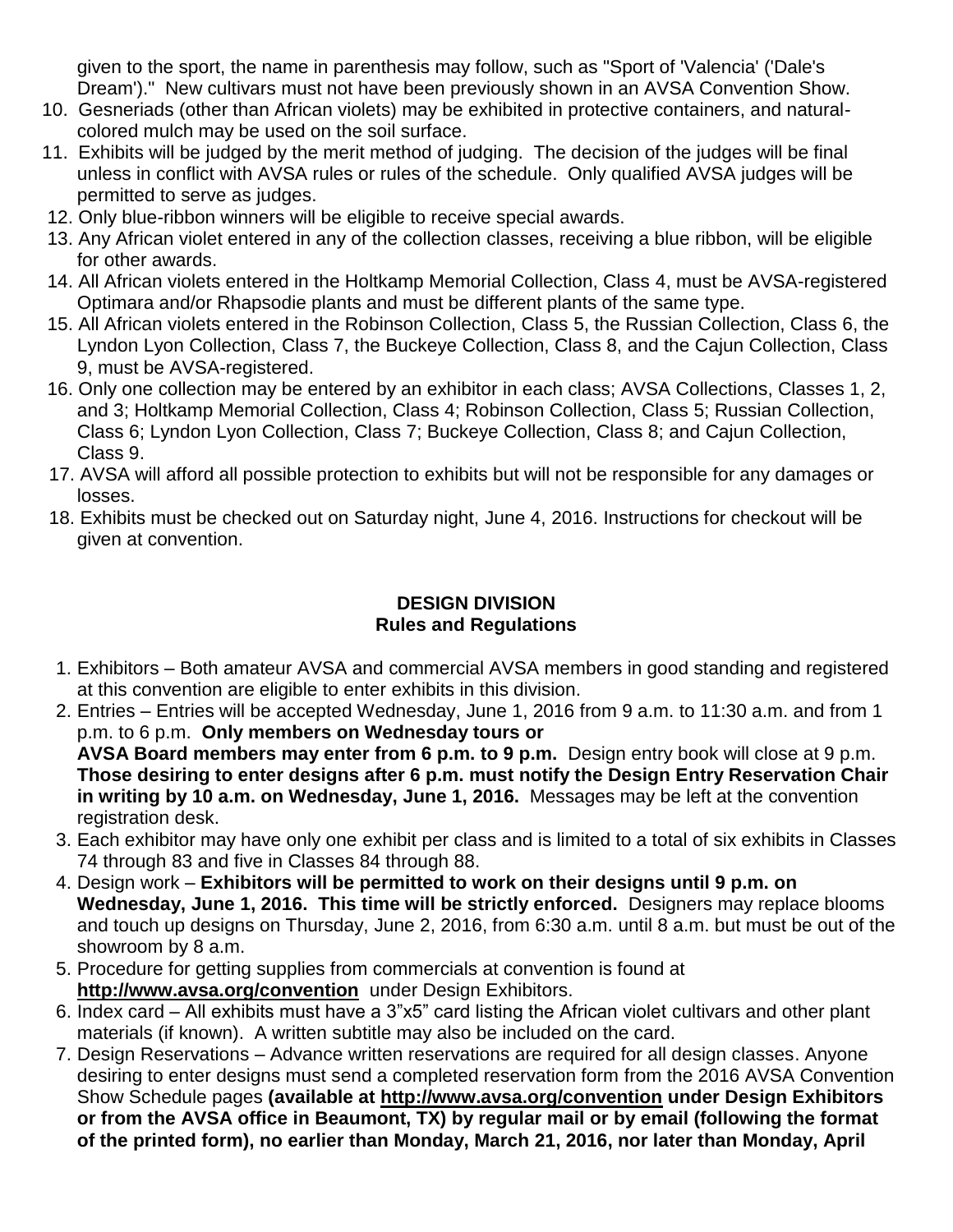**25, 2016**, to Trudy Brekel, 14442 Garfield Street, Brighton, Colorado 80602. No telephone reservations will be accepted. All requests for reservations will be confirmed either by postcard or email. To cancel confirmed reservations or ask questions, you may email Trudy at [violetlady7@msn.com](mailto:violetlady7@msn.com) or phone her at 303-452-9015.

- 8. No part of any design may touch or extend beyond the confines of the niche or space limitations, unless otherwise permitted.
- 9. AVSA will afford all possible protection to exhibits but will not be responsible for any damage or loss.

### **HORTICULTURE DIVISION - COMMERCIAL Rules and Regulations**

- 1. Only commercial AVSA members in good standing and registered at this convention are eligible to enter this division. All commercial exhibitors are eligible to enter the Design Division.
- 2. All commercial members are allowed to enter all design and commercial classes without being excluded from any other commercial classes and may also enter a display table and a showcase.
- 3. For dates and times for entering exhibits, please refer to Rule 2 under HORTICULTURE DIVISION AMATEUR.
- 4. All plants must be correctly named and must have been in the possession of the exhibitor for at least three months prior to convention. All African violets must be in bloom and must be singlecrown plants, except trailers and some species.
- 5. In the Specimen Plant section, exhibitors may enter any number of plants in each class, but only one plant of the same cultivar in the same class. Exhibitors may enter plants of the same cultivar in the AVSA Collection Classes 91, 92, and 93 and the Holtkamp Memorial Collection Class 94, as are entered in the other classes. Exhibitors may enter one collection in each collection class. Plants entered in the Holtkamp Memorial Collections class must be AVSA-registered Optimara/Rhapsodie plants. AVSA collection rules are the same as they are for amateurs.
- 6. Any African violet plant in Specimen Plants, (Section B New Cultivars classes) Display Table, or Commercial Showcase sections may be designated as competing for the AVSA Best New Cultivar Awards. Entries may be seedlings, sports, or mutants originated by the exhibitor, or rights and ownership to them released by the hybridizer, and must not have been previously shown in an AVSA Convention show. Each entry must be labeled "New Cultivar."
- 7. An exhibitor entering a display table may also enter other design and commercial classes. Each display table shall contain 15 plants (no merchandise). Three, all of the same type, miniatures or semiminiatures, or miniature or semiminiature trailers, shall count as a specimen plant and shall be judged as one unit. The display must be predominantly (at least 75%) African violets. Other gesneriads may be included in the 15 plants and will be judged as one unit. AVSA will provide white table covers for display tables; however, display tables may be covered with any color or pattern at the exhibitor's discretion.
- 8. Exhibits in the Commercial Showcase classes will be allotted table space sufficient for their display. Table covers will be neutral. Exhibits in these classes shall contain 6-10 plants, either miniature, semiminiature, standard, or trailing African violets, or other gesneriads. Showcases must be predominantly (75%) African violets or designs using African violets.Class 124, Commercial Showcase-Horticulture only, shall be a collection of 6-10 plants, (exhibitor may designate one plant as a unit or three plants as a unit) with NO embellishment. Class 125, Commercial Showcase-Artistic, must include a creative aspect and may include designs (flower or plant arrangements or container gardens) incorporating African violets. Showcases-Horticulture and Showcases-Artistic shall both be judged on horticultural perfection. Horticultural perfection shall be computed by finding the average points per plant in the Showcase. No merchandise will be allowed in these classes. Awards for Showcase-Horticulture only, Class 124**,** shall be based 100% on horticultural